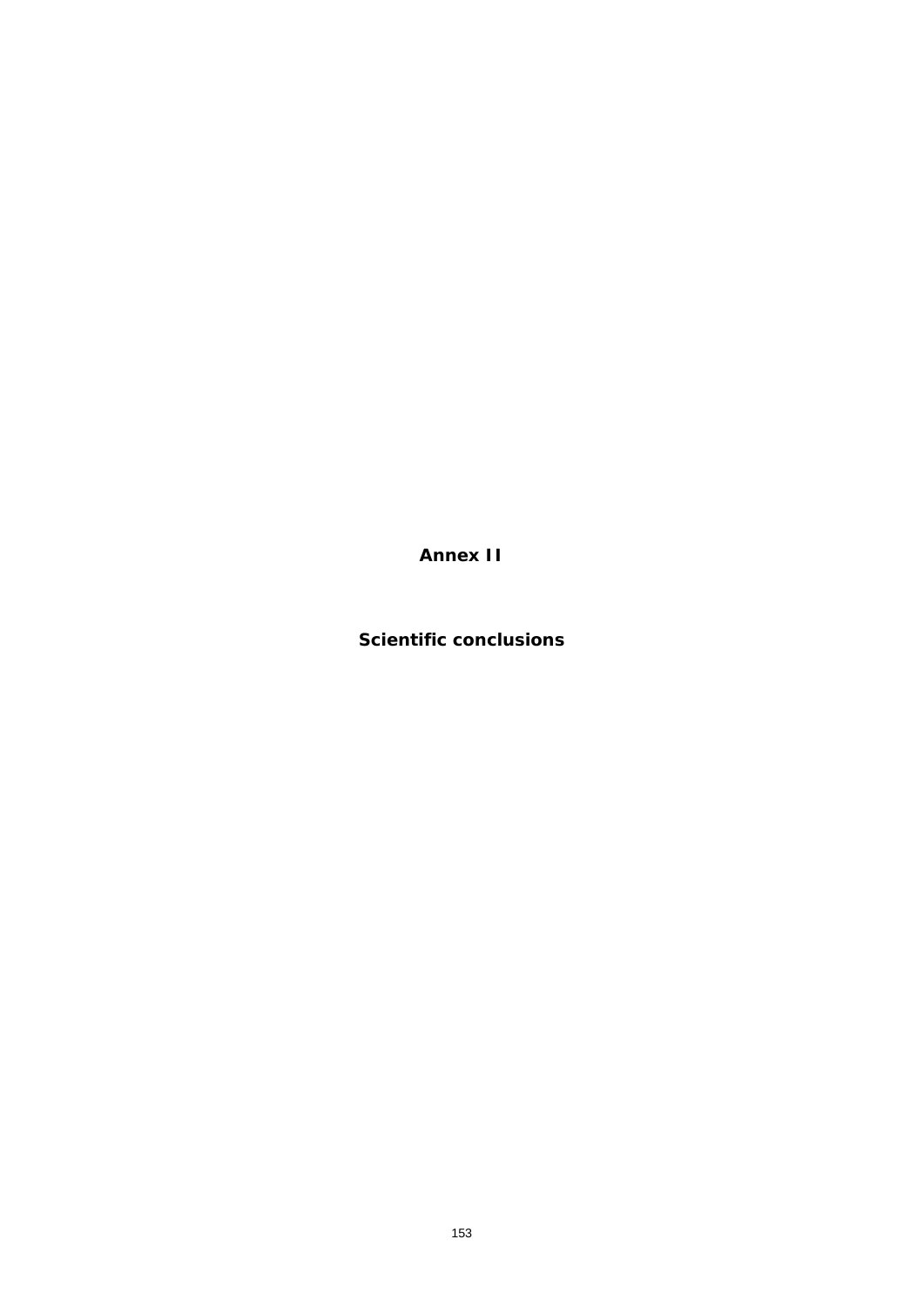## **Scientific conclusions**

Methotrexate is authorised in the European Union since the 1960s. It is indicated in the treatment of cancers such as acute lymphoblastic leukaemia (ALL) and various inflammatory conditions, including rheumatoid arthritis, juvenile idiopathic arthritis, psoriasis, and psoriatic arthritis and as steroid sparing adjunctive therapy in Crohn's disease.

Each group of indications has a different administration schedule:

- For the treatment of cancer, various administration schedules including daily dosage may be used;
- For the treatment of autoimmune diseases, which require immunosuppressive therapy like rheumatoid arthritis, psoriasis, Crohn's disease and other autoimmune diseases, it is prescribed as a single low-dose, once a week.

Methotrexate-containing products are authorised in all EU Member States, and either oral or parenteral formulation or both pharmaceutical formulations are available.

Serious cases of overdose, sometimes fatal, have been reported in patients inadvertently receiving the product daily instead of weekly for indications that require weekly dosing. Despite additional risk minimisation measures having already been put in place, reports continued to be received.

On 22 March 2018 Spain therefore triggered a referral under Article 31 of Directive 2001/83/EC resulting from pharmacovigilance data, and requested the PRAC to assess the root causes and the impact of the risk of medication errors on the benefit-risk balance of oral formulation of methotrexate and to issue a recommendation on whether the relevant marketing authorisations should be maintained, varied, suspended or revoked.

The PRAC further agreed during its April 2018 plenary meeting to extend the scope to include also parenteral formulations of methotrexate, in view of a number of cases reported with these formulations as well, and due to the fact that for a high number of cases reported as "incorrect schedule of dose administration" with methotrexate, the route of administration and the pharmaceutical form had not been specified.

The PRAC adopted a recommendation on 11 July 2019 which was then considered by the CHMP, in accordance with Article 107k of Directive 2001/83/EC.

## **Overall summary of the scientific evaluation by the PRAC**

The risks associated with inappropriate use of methotrexate daily instead of weekly make methotrexate one of the most known high-risk medications prone to medication errors. Systematic review by Saedder and colleagues  $(2014)^1$  revealed that 47% of all serious medication errors were caused by only seven drug classes, with methotrexate topping the list in percentage of incidents. Furthermore, of the 74 articles that met the review's inclusion criteria, 73 contained information about a serious adverse reaction caused by methotrexate-related medication error (found in the FDA Adverse Event Reporting System). Since early 1996, harmful or fatal errors with low dose oral methotrexate have been reported to the Institute for Safe Medication Practices (ISMP) and published in more than 50 of its newsletters, but in spite of this and numerous risk minimization measures, methotrexate continues to be subject in documented serious medication errors (Grissinger, 2018<sup>2</sup>).

<sup>&</sup>lt;sup>1</sup> Saedder EA1, Brock B, Nielsen LP, Bonnerup DK, Lisby M.: Identifying high-risk medication: a systematic literature review. Eur J Clin Pharmacol. 2014 Jun; 70(6): 637-45.<br><sup>2</sup> Grissinger M. Severe Harm and Death Associated With Errors and Drug Interactions Involving Low-Dose Methotrexate. P

T. 2018 Apr;43(4):191-248.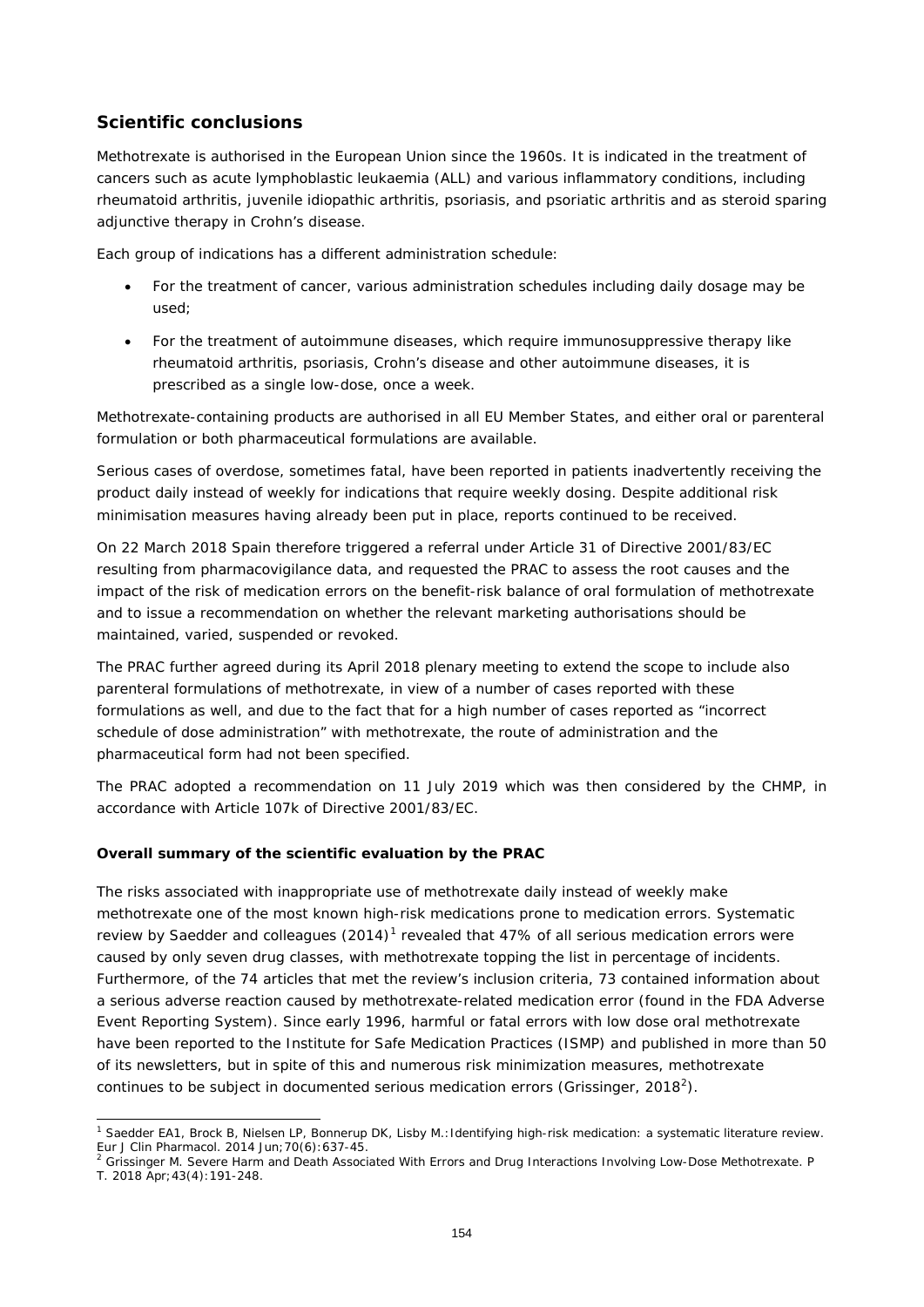In EU/EEA, despite the risk minimisation measures in place, cases of medication errors are still occurring. In order to assess the root causes and the impact of the risk of medication errors due to inadvertent daily dosing instead of weekly dosing, the PRAC considered the analyses of cases report of inadvertent daily instead of weekly usage of methotrexate-containing products, including reports without adverse events, for the period 1 January 2013 until 31 March 2018 from the EudraVigilance database as well as from the data provided by the MAHs of methotrexate-containing products which included analyses of the medication error case reports from the companies' pharmacovigilance databases and in the literature. The data showed that severe, life-threatening and fatal cases of overdose due to medication errors with methotrexate-containing medicinal products continue to be reported despite the risk minimisation measures in place. While daily instead of once weekly use of methotrexate was mainly reported with oral dosage forms in non-oncologic indications, predominantly rheumatoid arthritis and psoriasis, there were also cases with the use of parenteral formulations, as well as many reports which did not specify the route of administration.

Extensive assessment of spontaneously reported post-marketing cases has been performed by the PRAC and although some relevant data might not have been provided in all spontaneously reported post-marketing cases, the root cause analysis was further substantiated by the assessment of literature data, which provided more detailed description of methotrexate medication error cases. The feedback received from healthcare professional organisations also provided further insight on the root causes for errors.

Based on the available data, the PRAC noted that the abovementioned risk of medication errors can occur at all stages of the medication process, from prescription to administration. Different reasons for the occurrence of medication error have been identified. The ambiguity due to the product being authorised in different indications with different dosing schedules and lacking clear and visible warnings alerting on the once weekly dosing schedule on the packaging and the use of bulk packaging were identified as root causes for medication errors. Lack of knowledge and clarity on the weekly dosing schedule in some indications was also recurring feature and not limited to patient level. Admission to hospital and transfer of care between institutions and physicians was also noted as a root cause due to poor or a lack of communication between patient/physician, physician/physician, physician/nurse. Dispensing errors have also been reported. The case report analyses showed that the elderly patient population was more predisposed for inadvertent daily use of methotrexate, with more than half of the cases reporting elderly population (65 or over). Other subgroups of patients were also identified at risk such as patients with impaired memory and cognitive functions, patients with visual impairment, patients who have difficulties to follow written instructions, patients who split their weekly oral methotrexate dose, patients with co-morbidities and co-medications.

In the context of this review, the PRAC discussed, in consultation with patients and healthcare professionals, how the risk minimisation measures already in place could be further strengthen and if further measures should be implemented.

To increase awareness and remind healthcare professionals and patients of the weekly dosing schedule required for the treatment of some conditions, the MAHs for oral methotrexate-containing products with at least an indication requiring dosing once a week had been requested, as outcome of the PSUSA (EMEA/H/C/PSUSA/00002014/201706), to implement a visual reminder on the outer and immediate packaging to warn patients to take the product once a week for those indications requiring dosing once a week. It was noted that many different wordings and styles of warnings have been implemented, from very small information on one side of the packaging in black to large red framed information on several sides of the outer packaging, inclusion of a calendar or place to mark the day of intake as well as different texts for the warning. In view of the differences, the PRAC recommended an increased consistency in the implementation of this measure by defining clear, concise and unambiguous warnings for the outer and inner packaging of these products. In addition, although the number of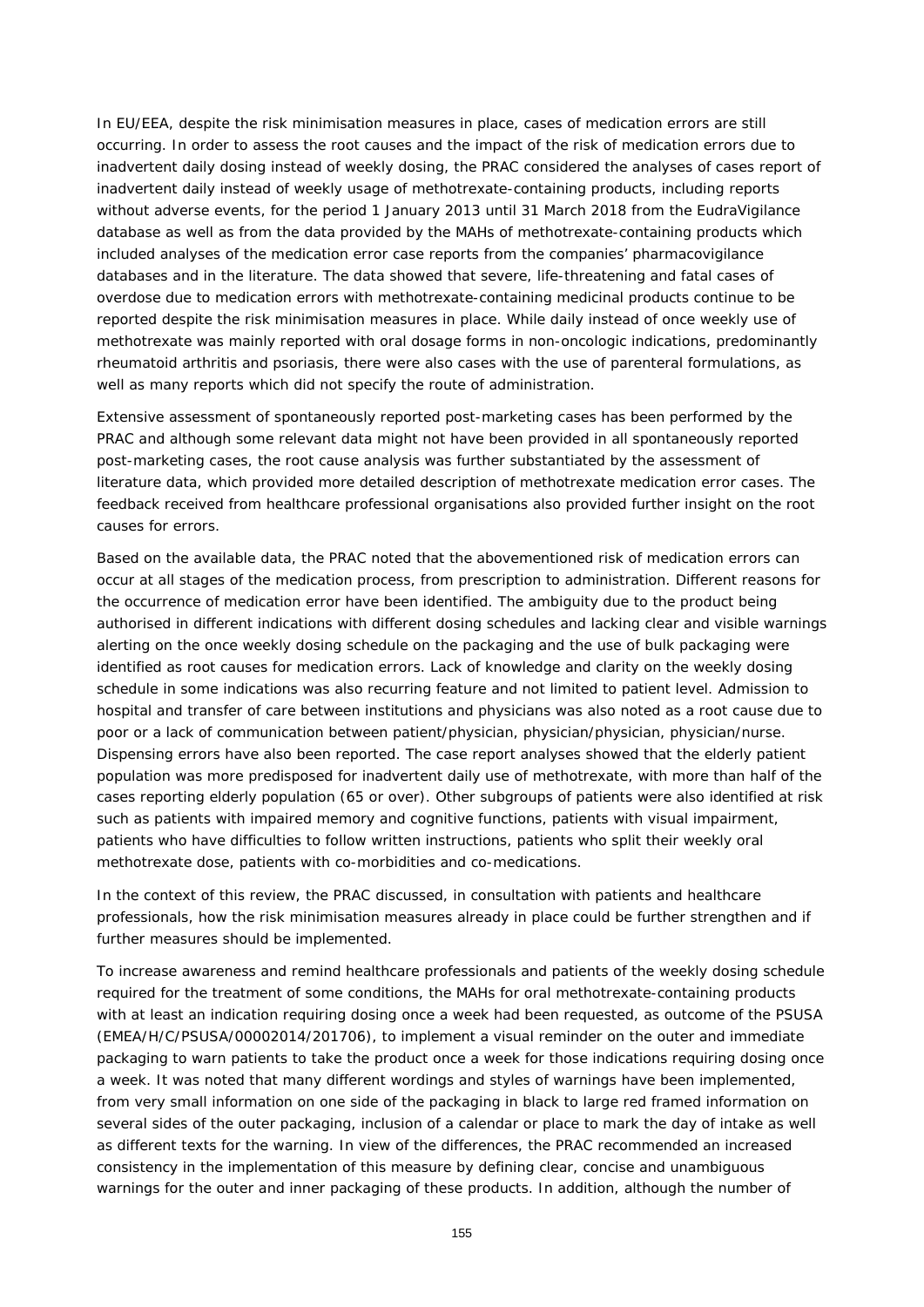cases reporting medication errors with parenteral formulations was smaller than with oral formulations, the risk of medication error by daily intake/use rather than once weekly is considered a general problem for all methotrexate-containing products with at least one indication that requires once a week dosing. For this reason, the PRAC was of the view that the visual reminder agreed for the outer packaging of the oral formulations of methotrexate should also be implemented on the outer packaging of the parenteral formulations of methotrexate with at least one indication requiring once weekly dosing, and that the shorter warning agreed for the immediate packaging of the oral formulations should be implemented on the intermediate (where applicable) and immediate packaging of the parenteral formulations. Similarly, the boxed warning in SmPC section 4.2 already agreed to be added to the product information of the oral formulations as outcome of the PSUSA should be also reflected in the product information of methotrexate parenteral formulations.

Medication errors were also associated with the use of bulk packaging. In particular, it was reported that bulk packaging such as bottles or tubes does not allow tracking, i.e. easy counting, of the remaining tablets, making it difficult both for patients and caregivers to notice the error. In addition, bulk packaging bear the risk of losing warning information at the time of repackaging which is e.g. common practice in medical centres/hospitals. To address this issue, the PRAC recommended that for all tablet formulations of methotrexate, bulk packaging such as bottles or tubes should be replaced by blisters. Taking into account that such replacement may require several technical changes and not to jeopardize the availability of methotrexate formulations in some Member States, the PRAC agreed to an implementation period of up to 4 years after finalisation of this procedure.

To minimise the risk of prescribing errors due to lack of knowledge by the prescriber of the weekly dosing schedule of methotrexate for the treatment of auto-immune diseases, the PRAC was of the view that methotrexate should only be prescribed by physicians with expertise in the use of methotrexate and a full understanding of the risks of methotrexate therapy. An update of the product information of all methotrexate products with at least one indication requiring a once weekly dosing schedule was recommended accordingly. In addition, as understanding of the once weekly dosing schedule of methotrexate is essential to avoid dosing errors by the patients or their carer and for the adherence to this special treatment schedule, an update of the product information of methotrexate products with at least one indication requiring a once weekly dosing schedule was considered necessary to alert healthcare professionals to restrict the use of oral methotrexate to patients/carers who are able to comply with the once weekly dosing schedule.

Dividing the prescribed dose in multiple intakes was reported as a risk factor for medication error and no robust evidence could be provided to support the effectiveness of this regimen or identify patient groups for whom benefits of dividing the dose would outweigh the risk of medication errors. It was also noted that current European guidelines do not mention the possibility of dividing the dose. Overall, it was considered that such practice may generate more confusion and lead to more medication errors and should therefore not be recommended. Any reference to dividing the dose in the product information should therefore be deleted.

To increase awareness of HCPs on the risk of medication errors and their possible consequences, it was considered that for methotrexate oral formulations, educational materials for healthcare professionals should be developed or updated, if already in place, to inform them on the potential for fatal overdose due to medication errors (ME), including daily instead of once weekly use, highlight the need to inform patients and relatives/carers about the once weekly dosing, and provide information on the importance to fill in prescriptions with clear instructions about once weekly dosing, defined day of intake, and to not use abbreviations. The educational material should also include a reminder for the pharmacist to counsel the patient about the inadvertent daily instead of once-weekly dosing.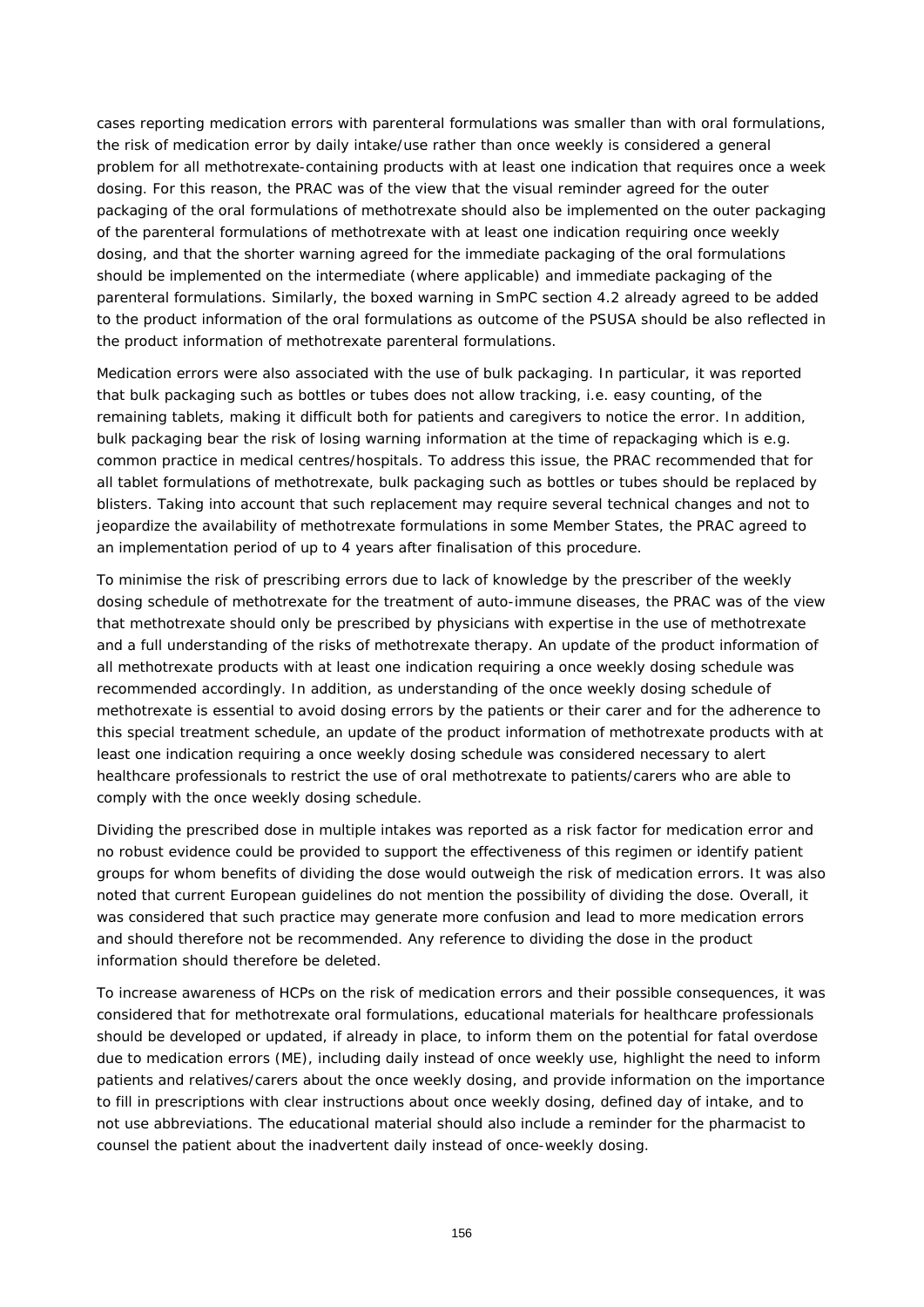In addition, the PRAC requested the development of a patient card to be inserted inside or attached to the outer packaging. This card was considered a necessary tool to remind patients to take the product only once weekly, inform on serious adverse effects that may be fatal, on the symptoms of overdose and steps to be taken should symptoms arise, and recommend patients to show the card and alert any healthcare professionals not familiar with their methotrexate treatment about their once weekly dosing schedule (e.g. on hospital admission, change of care). The day of the week methotrexate treatment should be taken should be written on the card by the patient.

The risk of medication errors due to inadvertent daily instead of once weekly dosing is an important identified risk and all methotrexate-containing products for which additional risk minimisation measures are required to address this risk (i.e. replacement of bottles/tubes by blisters, implementation of educational material and patient card), should have a risk management plan (RMP) in place listing all pharmacovigilance activities and risk minimisation measures agreed.

To gain further knowledge on the reasons leading to medication errors and prevent them adequately, as well as in support of the measurement of the effectiveness of the agreed risk minimisation measures, all MAHs are requested to implement and use a targeted follow-up questionnaire, as agreed by PRAC, for all medication errors reported with methotrexate and resulting in overdose.

A direct healthcare professional communication was also agreed, together with a communication plan, to inform relevant healthcare professionals of the new recommendations and risk minimisation measures agreed.

In view of the above, the Committee considers that the benefit-risk balance of methotrexatecontaining medicinal products remains favourable subject to the agreed conditions to the marketing authorisations, and taking into account the agreed amendments to the product information and other risk minimisation measures.

## **Grounds for PRAC recommendation**

Whereas,

- The Pharmacovigilance Risk Assessment Committee (PRAC) considered the procedure under Article 31 of Directive 2001/83/EC for medicinal products containing methotrexate;
- The PRAC considered the totality of the data submitted for methotrexate-containing products with regard to the important identified risk of medication errors when methotrexate intended for once weekly use is taken daily by mistake, the root causes for this risk and the effectiveness of the risk minimisation measures in place. This included the responses submitted by the marketing authorisation holders in writing as well as the views of patients and healthcare professionals;
- The PRAC investigated the root causes for the abovementioned risk of medication errors and noted that these can occur at all stages of the medication process;
- The PRAC noted that severe, life-threatening and fatal cases of overdose due to medication errors with methotrexate-containing medicinal products continue to be reported and that the risk minimisation measures in place have not been sufficiently effective to prevent medication errors, in particular with the oral formulations of methotrexate;
- The PRAC concluded that there is a need to further strengthen the current risk minimisation measures by adding warnings in the product information and visual reminders on the outer, intermediate and immediate packaging of methotrexate-containing medicinal products with at least one indication requiring a once weekly dosing, for both oral and parenteral use;